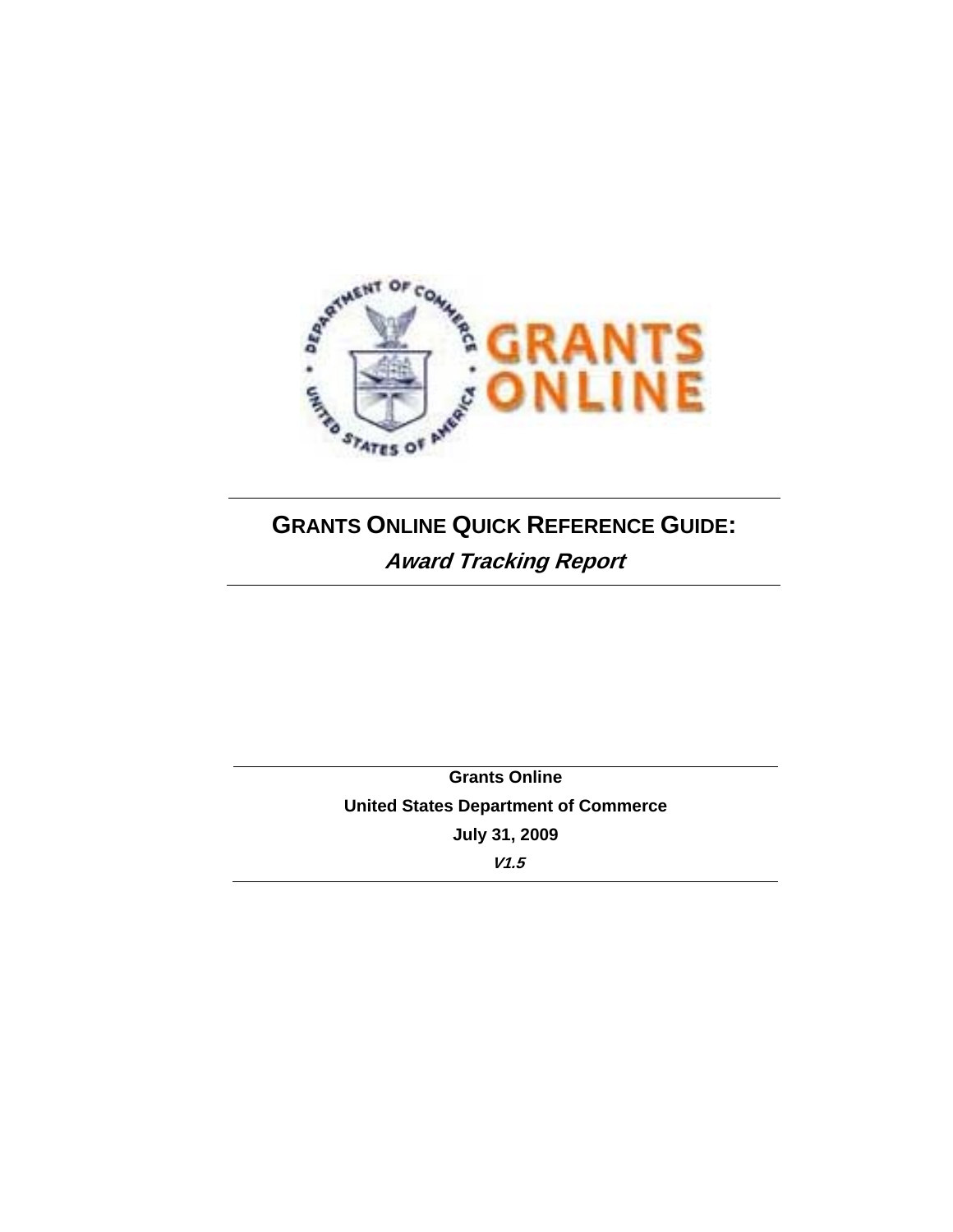## **Overview**

**About the Award Tracking Report**  The Award Tracking Report is generated directly from a table. The table is repopulated every 2 hours. The population of the Award Tracking Table is based on Award Files, Applications, and Award Action Requests. Each Award File in Grants Online will correspond to exactly one row in the Award Tracking Table. Also, one row will be inserted into the Award Tracking Table for every Application that is in the negotiations stage and for which an Award Number has been assigned. Finally, one row will be inserted into the Award Tracking Table for each ward Action Request that results in a non-amendment action. The Award Tracking Table is made up of forty-four columns; most of these columns are displayed on the final Award Tracking Report. Each column in the table is generated according to a specific set of rules.

#### **Award Tracking Report**

#### **Report Parameters - Award Tracking**

|                                                 | Note: Summary results of years prior to FY 2003 will be incomplete. |              |
|-------------------------------------------------|---------------------------------------------------------------------|--------------|
| Start Fiscal Year *<br>(use format YYYY)        | 2008                                                                |              |
| End Fiscal Year *<br>(use format YYYY)          | 2008                                                                |              |
| Bureau                                          | National Oceanic and Atmospheric Administration (NOAA) v            |              |
| Line Office                                     | - Select a Line Office -                                            | $\checkmark$ |
| Program Office                                  | - Select a Program Office - v                                       |              |
| <b>FPO</b>                                      | - Select a Program Officer - V                                      |              |
| <b>CFDA Number</b>                              | -Select a CFDA #- V                                                 |              |
| Funded Only                                     | Yes                                                                 |              |
| <b>Award Number</b>                             |                                                                     |              |
| <b>Recipient Name</b>                           |                                                                     |              |
| <b>Recipient City</b>                           |                                                                     |              |
| <b>Recipient State</b>                          | $\checkmark$<br>- Select Recipient State -                          |              |
| Congressional District within State             |                                                                     |              |
| <b>Recipient Type</b>                           | - Select Recipient Type -                                           |              |
| Signed Award Only                               | Yes                                                                 |              |
| <b>Award Start Date</b><br>(MM/DD/YYYY)         |                                                                     |              |
| <b>Award End Date</b><br>(MM/DD/YYYY)           |                                                                     |              |
| Grant Officer Sign Date Between<br>(MM/DD/YYYY) | and                                                                 |              |
| Method of Selection:                            | All<br>$\checkmark$                                                 |              |

**Run Report Cancel** 

| Award Tracking Report Quick Reference Guide |  |
|---------------------------------------------|--|
| V1.5                                        |  |
| July 31, 2009                               |  |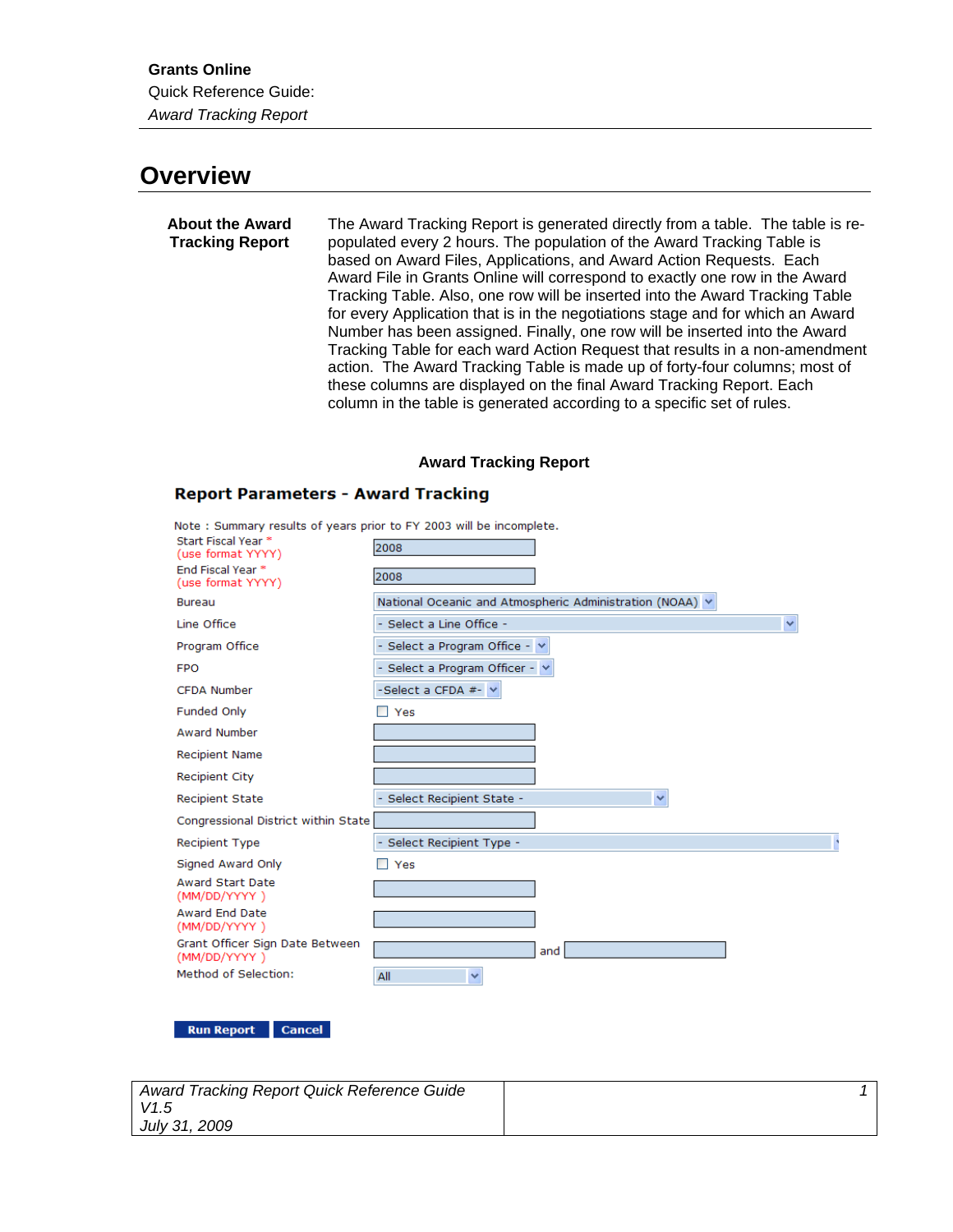To access the Award Tracking Report, perform the following steps:

#### **1.** In Grants Online, click on the **Reports Tab**.

• *Reports screen* appears.

#### **2.** Click **Award Tracking Report**.

• *Award Tracking Report screen* appears as displayed above.

| Generating the<br>Report    | The Award Tracking Report has tremendous flexibility in generating<br>information based on the parameters that can be set on the Award Tracking<br>Report. Mandatory fields are marked with an asterisk (*). Parameters are<br>provided below. |
|-----------------------------|------------------------------------------------------------------------------------------------------------------------------------------------------------------------------------------------------------------------------------------------|
| <b>Executing the Report</b> | After clicking the Run Report button, you will be asked: "Do you want to open<br>or save the file?"                                                                                                                                            |

- **Note:** It is **strongly recommended** that you save the file. If you choose the "Open" option, the data may appear in the existing browser screen (depending on your browser settings), and the only way to get back to Grants Online is to click the browser "Back" button. This will give you a system error which requires clicking the Reports tab again to get back to the report, erasing any previously entered parameters.
- **Opening the Report** When opening the file, if you are using Office 97 you will get a warning message: "The file you are trying to open 'runReport.xls' is in a different format than specified by the file extension. Verify that the file is not corrupted and is from a trusted source. Do you want to open the file now?"

Click the "Yes" button to open the file.

The message appears because the output is in table-formatted html which is readable by Excel.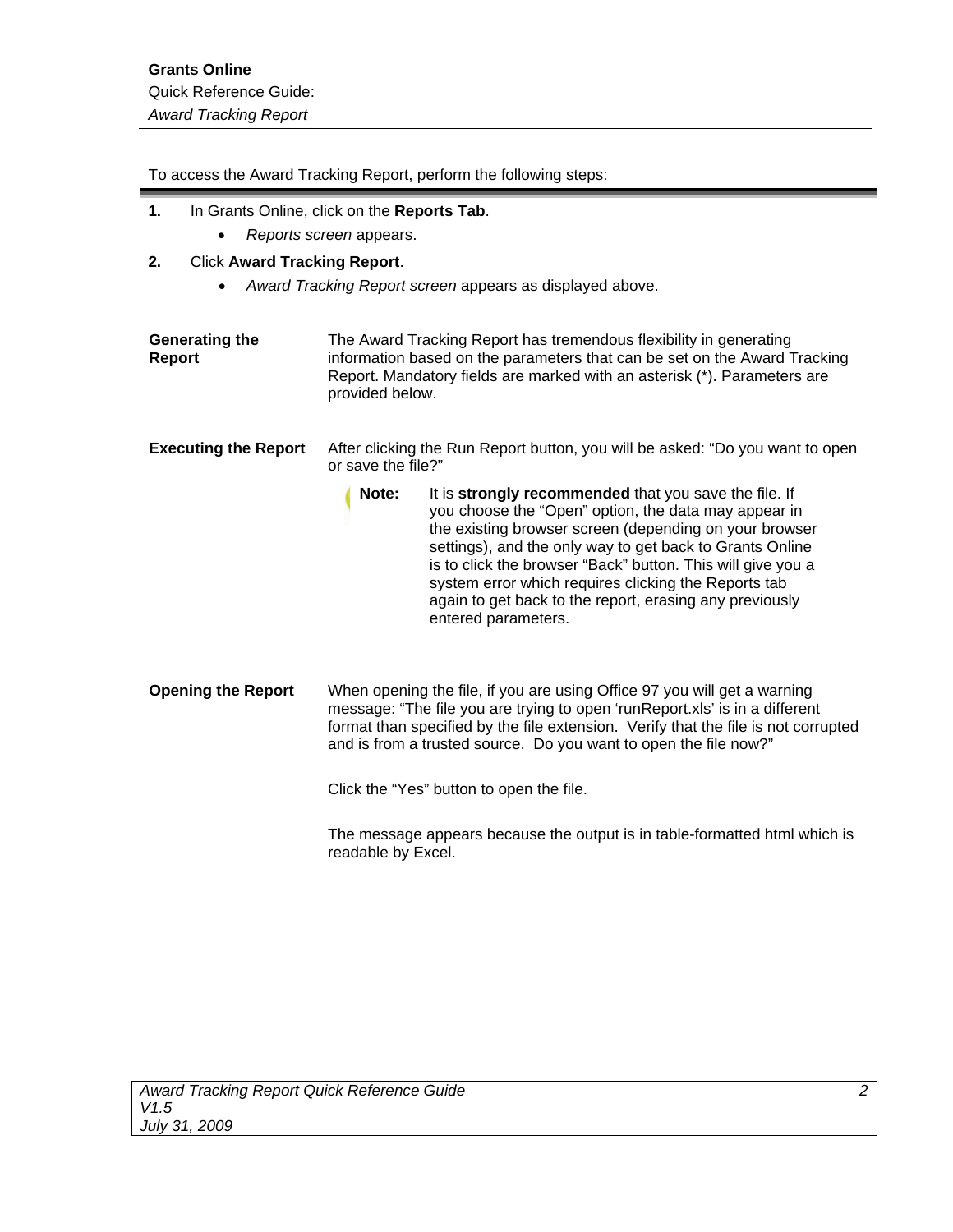# **Parameters Names**

| <b>Overview</b>                                                             | Parameters and rules are listed below. Parameters restrict the amount of<br>information returned. Not selecting a parameter means that all possible data<br>for that parameter will be returned, e.g. selecting a Recipient State returns<br>only information for the selected state, but not selecting a Recipient State will<br>return information for all States.                                                                                           |  |  |
|-----------------------------------------------------------------------------|----------------------------------------------------------------------------------------------------------------------------------------------------------------------------------------------------------------------------------------------------------------------------------------------------------------------------------------------------------------------------------------------------------------------------------------------------------------|--|--|
| <b>Start Fiscal Year</b><br><b>End Fiscal Year</b>                          | These are the only two required parameters. The Fiscal Year is the Fiscal Year of<br>the Grants Officer signature on Award Actions. Rules for the Fiscal Year of<br>unsigned actions are explained for the Fiscal Year column below. All awards that<br>were active in FY 2003 were migrated from the old system, so some of the award<br>actions originate from as early as 1995.                                                                             |  |  |
| <b>Bureau</b>                                                               | All Bureaus in the Department of Commerce serviced by Grants Online will be<br>displayed                                                                                                                                                                                                                                                                                                                                                                       |  |  |
| <b>Line Office</b>                                                          | Cannot be selected until the Bureau is selected. All Bureau Line Offices that<br>belong to the selected Bureau will display in the dropdown.                                                                                                                                                                                                                                                                                                                   |  |  |
| <b>Program Office</b>                                                       | Cannot be selected until the Line Office is selected. All Program Offices that are<br>under the selected Line Office will be listed in the dropdown.                                                                                                                                                                                                                                                                                                           |  |  |
| <b>FPO</b>                                                                  | Cannot be selected until the Program Office is selected. All FPOs who are<br>associated with the selected Program Office will be listed in the dropdown. An FPO<br>associated with multiple Program Offices will need to run the report once for each<br>of their associated Program Offices.                                                                                                                                                                  |  |  |
| <b>CFDA/Sub-Program</b>                                                     | Cannot be selected until the Line Office is selected. Each Line Office is associated<br>with several CFDA numbers. In order to retrieve all actions for 11.463, the user<br>needs to run reports for the NMFS and NOS Line Offices.                                                                                                                                                                                                                            |  |  |
| <b>Funded Only</b>                                                          | This checkbox must be checked after all dropdown parameters (except Recipient<br>State and Type) are selected. Otherwise it will reset itself to unchecked. When<br>checked only funded actions (actions involving money) will be returned. When<br>unchecked, both funded and unfunded actions will be returned.                                                                                                                                              |  |  |
| <b>Recipient Name</b>                                                       | All recipients with a partial name matching the input will be returned. Entering<br>North Carolina will return every award action made to a recipient containing the<br>words North Carolina as part of their name. The % character is a wildcard and can<br>be used inside the name to represent 0 or more characters. The query is not case-<br>sensitive. Entering NORTH CAROLINA returns the same results as entering North<br>Carolina or north carolina. |  |  |
| <b>Recipient City</b>                                                       | All recipients having a partial city address matching the input will be returned.<br>Entering Springfield will return awards made to recipients in Springfield, Illinois and<br>Springfield, Oregon. Entering Spring will return recipients from Springfield as well<br>as Ocean Springs and Silver Spring. The % wildcard can be used in the query.                                                                                                           |  |  |
| <b>Recipient State</b>                                                      | All recipients having a State address matching the selected State will be returned.                                                                                                                                                                                                                                                                                                                                                                            |  |  |
| Congressional                                                               | All recipients having an address in the congressional district number will be                                                                                                                                                                                                                                                                                                                                                                                  |  |  |
| <b>Award Tracking Report Quick Reference Guide</b><br>V1.5<br>July 31, 2009 | 3                                                                                                                                                                                                                                                                                                                                                                                                                                                              |  |  |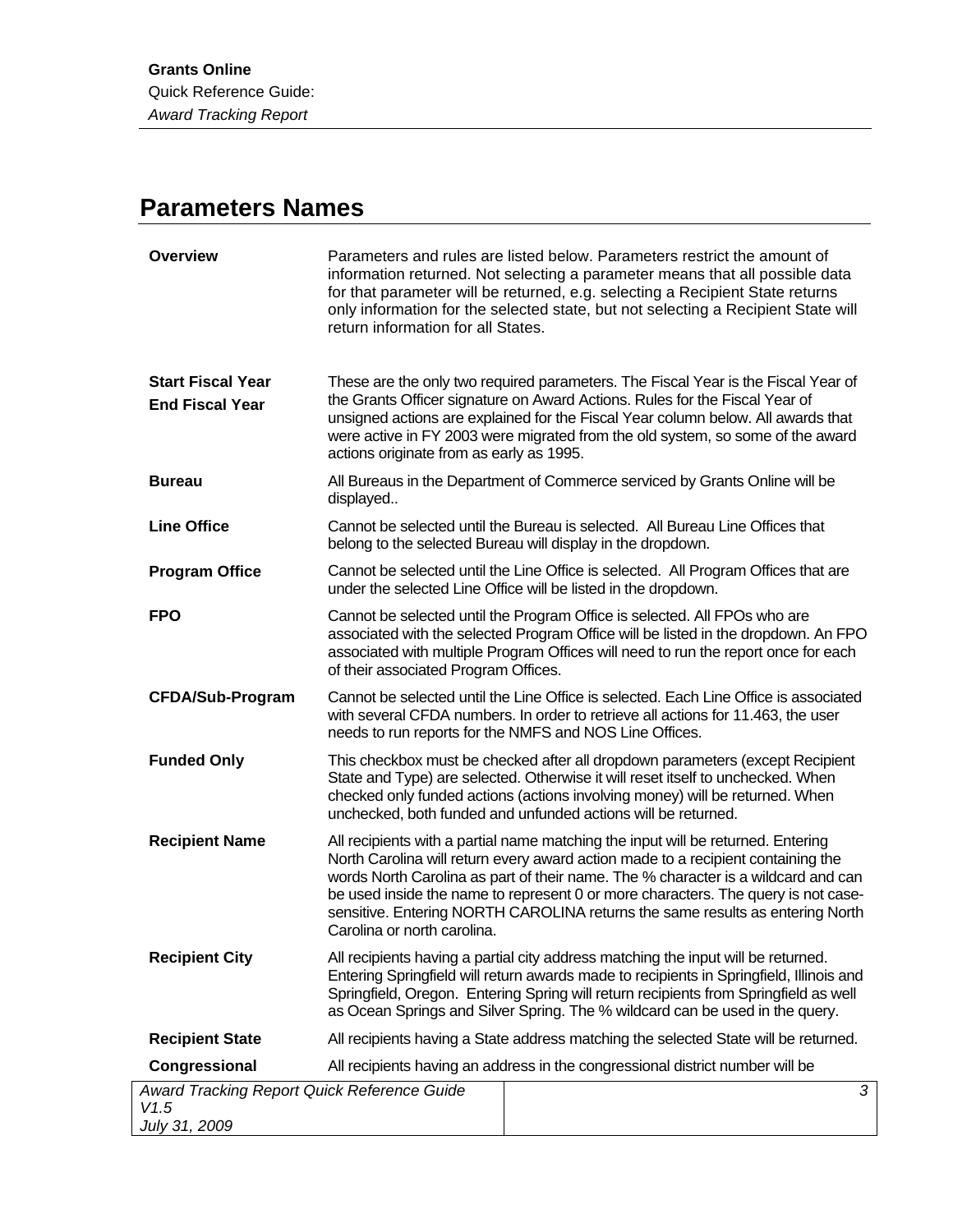### **Grants Online**

### Quick Reference Guide: *Award Tracking Report*

| <b>District within State</b>               | returned. You do not have to also select the Recipient State to get results, but the<br>results are meaningless without doing so.                                                                                                                                                                                                                         |                                                                                                                                                                                                                                     |  |
|--------------------------------------------|-----------------------------------------------------------------------------------------------------------------------------------------------------------------------------------------------------------------------------------------------------------------------------------------------------------------------------------------------------------|-------------------------------------------------------------------------------------------------------------------------------------------------------------------------------------------------------------------------------------|--|
|                                            | Note:                                                                                                                                                                                                                                                                                                                                                     | You must precede single-digit districts with a "0".<br>Entering "1" will return districts 1, 11, 12, etc., but<br>entering "01" will only return the "1" district.                                                                  |  |
| <b>Recipient Type</b>                      | Selecting from the dropdown will only return recipients of that type. The types<br>come from the Applicant Type in the SF424 cover sheet.                                                                                                                                                                                                                 |                                                                                                                                                                                                                                     |  |
| <b>Signed Award Only</b>                   | This checkbox must be checked after all dropdown parameters (except Recipient<br>State and Type) are selected. Otherwise it will reset itself to unchecked. When<br>checked, only signed actions will be returned. Otherwise, signed actions and<br>actions in progress will be returned. Actions that are rejected or withdrawn will not<br>be returned. |                                                                                                                                                                                                                                     |  |
| <b>Award Start Date</b>                    | the entered date.                                                                                                                                                                                                                                                                                                                                         | Restricts output to Award Actions that have an Award Action Start Date on or after                                                                                                                                                  |  |
| <b>Award End Date</b>                      | before the entered date.                                                                                                                                                                                                                                                                                                                                  | Restricts output to Award Actions that have an Award Action End Date on or                                                                                                                                                          |  |
| <b>Grants Officer Sign</b><br>Date Between | that date in both fields.                                                                                                                                                                                                                                                                                                                                 | Two fields must be entered here: the beginning date and the end date of the<br>Grants Officer signature. If you want all the awards signed on a single date, enter                                                                  |  |
| <b>Viewing the Report</b>                  |                                                                                                                                                                                                                                                                                                                                                           | It is recommended that you create a formatting template for the report, which<br>will allow you to copy the column widths and formats to the saved report. A<br>formatting template is available on the Grants Online PMO web site. |  |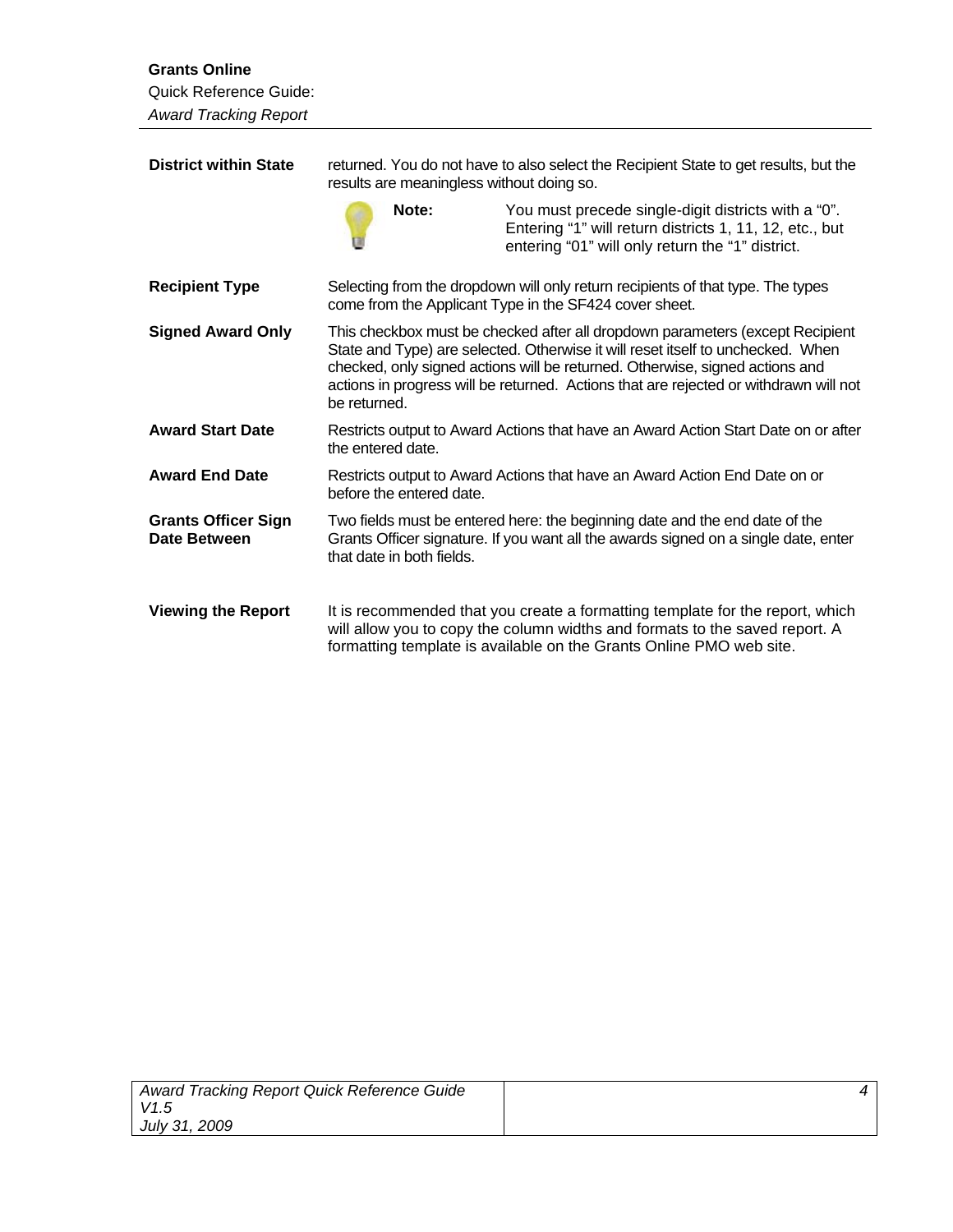# **Column Names**

**Overview** Columns and rules are listed below. Column letters are referenced as they are populated in the spreadsheet.

### **Columns A through F**

| <b>Award Number</b> | Amendment Number   Award File ID   Fiscal Year   CFDA   Award Action Status |         |      |  | <b>Type of Action</b>                              |
|---------------------|-----------------------------------------------------------------------------|---------|------|--|----------------------------------------------------|
|                     |                                                                             |         |      |  |                                                    |
|                     |                                                                             |         |      |  |                                                    |
|                     |                                                                             |         |      |  |                                                    |
| NA03NES4400001      | 28                                                                          | 2106898 | 2008 |  | 11.44 Signed and Complete Administrative Amendment |

**Column A: Award Number**  Derived from the Application contained within the Award File or the Application in negotiations; if no Application is in the Award File the Award Number will be determined from the most recently approved Application in the Grant File.

- **Column B: Amendment Number**  This may be an integer if the Award File contains an Amendment and a valid Amendment Number exists, it will be **0** for the original Award (CD450 in Award File), **'X'** if the Amendment is pending approval, **'A'** if the Award File only contains an Application (original Award, will have a CD450 eventually), an **'N'** if it is an Application in negotiations, or an **'NAA'** if it is a post-award Non-Amendment Action created from an Award Action Request.
- **Column C: Award File Id**  The unique Grants Online identifier for the award file, pulled from Award Files table; This will be an Application Id for Applications in negotiations. For Non-Amendment Actions, this will be the Award Action Request identifier.
- **Column D: Fiscal Year:**  The fiscal year of the Grants Officer sign date. If this is not available and the RFP is competitive, it will get the fiscal year from the competition, otherwise, it will check for an Application in the Award File and get the fiscal year from the Application. If no Application is available, or it is an Application in negotiations, then it will use the current fiscal year (i.e. Pending Amendments).
- **Column E:**  The CFDA assigned to the original Application (Amendment 0).

| CFDA   |  |
|--------|--|
| Number |  |

- **Column F: Award Action Status**  The status of the Award File, determined by checking the workflow history of the Award File. There are numerous possible values for this, all of which should be self explanatory. If you see the "Unknown Status", please call the Help Desk to have the workflow repaired.
- **Column G: Type of Action**  The type of action being processed.

| Award Tracking Report Quick Reference Guide |  |
|---------------------------------------------|--|
| V1.5                                        |  |
| July 31, 2009                               |  |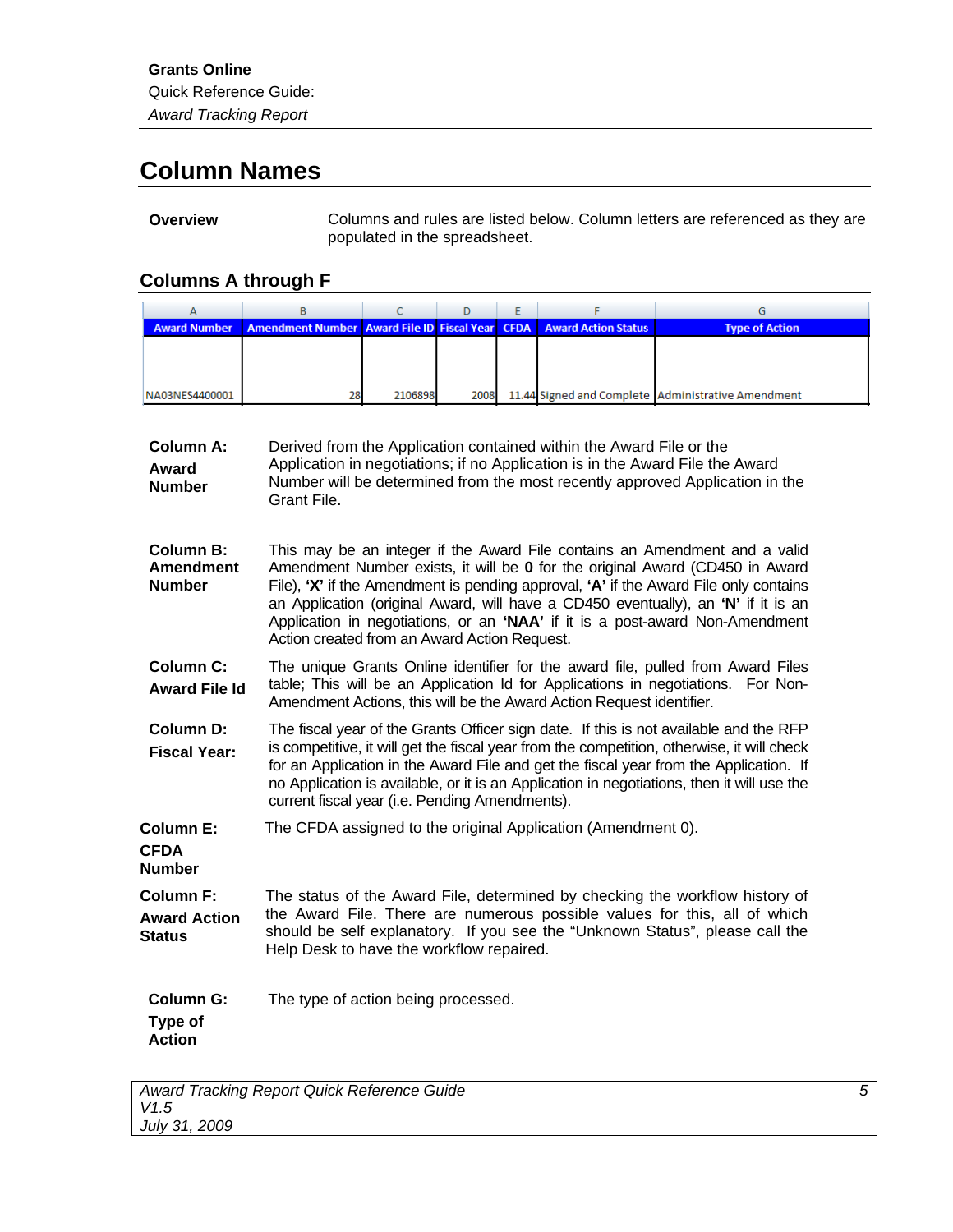## **Columns H through L**

|             |               | <b>Bureau Line Office Program Office</b> | <b>FPO</b> | <b>Grants Specialist</b> |
|-------------|---------------|------------------------------------------|------------|--------------------------|
|             |               |                                          |            |                          |
|             |               |                                          |            |                          |
|             |               |                                          |            |                          |
| <b>NOAA</b> | <b>NESDIS</b> | <b>NESDISPO</b>                          | Patty Mayo | Michelle Teresa Brown    |

| <b>Column H:</b><br><b>Bureau</b>               | The abbreviation of the Bureau that owns the Award File.                                                                                                                                                                                                                                                                       |
|-------------------------------------------------|--------------------------------------------------------------------------------------------------------------------------------------------------------------------------------------------------------------------------------------------------------------------------------------------------------------------------------|
| Column I:<br><b>Line Office</b>                 | The abbreviation of the Line Office that currently owns the Award File.<br>If the Award File is not yet in workflow then this will be the Line Office<br>specified on the RFP for which the Application was submitted.                                                                                                         |
| Column J:<br>Program<br><b>Office</b>           | The abbreviation of the Program Office that currently owns the Award<br>File. If the Award File is not yet in workflow then this will be the<br>Program Office specified on the RFP for which the Application was<br>submitted.                                                                                                |
| <b>Column K:</b><br><b>FPO</b>                  | The Federal Program Officer assigned to the Award File, this is determined by<br>first checking any workflow actions that might have been taken by a Program<br>Officer for this Award File, if so use this, otherwise check the Application for an<br>assigned Program Officer, if nothing is found the result will be 'N/A'. |
| Column L:<br><b>Grants</b><br><b>Specialist</b> | The Grants Specialist assigned to the Award File, this is determined by<br>checking any workflow actions taken by a Grants Specialist, if so use this; if<br>nothing is found 'N/A' will be displayed.                                                                                                                         |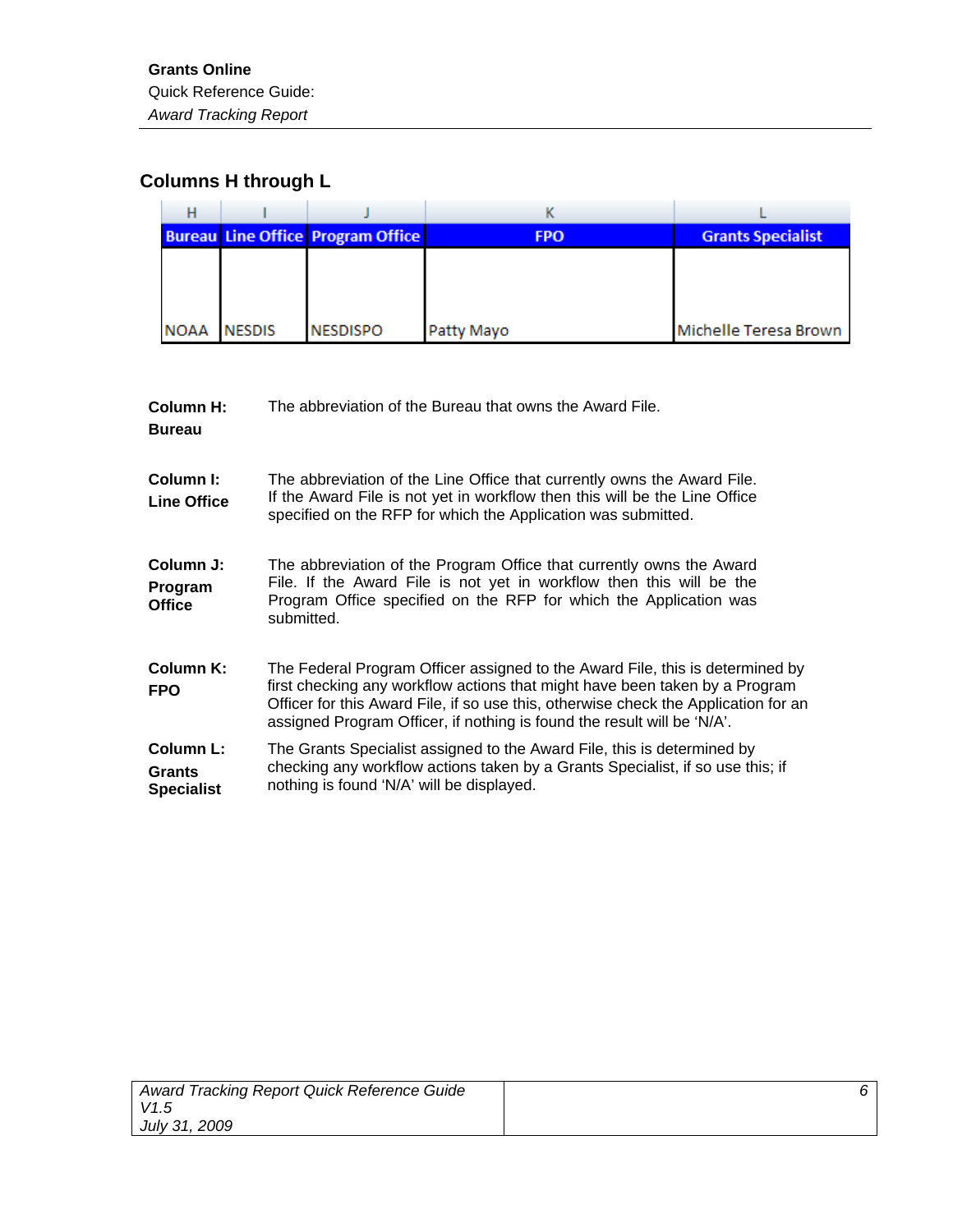## **Columns M through Q**

|           |          | FFO Notification Date   Application Due Date   Federal Receipt or Initiation Date   Competition Start Date   Competition End Date |          |           |
|-----------|----------|-----------------------------------------------------------------------------------------------------------------------------------|----------|-----------|
|           |          |                                                                                                                                   |          |           |
|           |          |                                                                                                                                   |          |           |
|           |          |                                                                                                                                   |          |           |
| 9/20/2007 | 6/1/2008 | 5/19/2008                                                                                                                         | 6/1/2008 | 10/3/2008 |

| <b>Column M:</b><br><b>FFO</b><br><b>Notification</b><br>Date          | The date the FFO was published, this is applicable only to Award Actions on<br>competitive RFPs, that are not a multi-year release of funds (refer to Release of<br>Funds below) and the Award File must contain a CD-435 (except in the case of<br>Applications under negotiation), otherwise this field will be empty.                                                                      |
|------------------------------------------------------------------------|-----------------------------------------------------------------------------------------------------------------------------------------------------------------------------------------------------------------------------------------------------------------------------------------------------------------------------------------------------------------------------------------------|
| Column N:<br><b>Application</b><br>Due Date                            | Only applicable if the Award File contains an Application. The due date is<br>determined from the RFA's application due date.                                                                                                                                                                                                                                                                 |
| Column O:<br>Federal<br><b>Receipt or</b><br><b>Initiation</b><br>Date | The receipt date of the application or the receipt date of the Award Action<br>Request. For Partial Funding and Administrative Amendment actions, this will<br>be the date that the documents were created.                                                                                                                                                                                   |
| <b>Column P:</b><br><b>Competition</b><br><b>Start Date</b>            | Only applicable to competitive awards and Award Files that have an<br>Application, gathers this from the first start date of all Review Events within the<br>Competition, this will only display if the Award Action is not a multi-year<br>release of funds (refer to Release of Funds below) and the Award File<br>contains a CD435 (except in the case of Applications under negotiation). |
| Column Q:<br><b>Competition</b><br><b>End Date</b>                     | Only applicable to competitive awards and Award Files that have an<br>Application, gathers this from the last end date of all Review Events within the<br>Competition, this will only display if the Award Action is not a multi-year<br>release of funds (refer to Release of Funds below) and the Award File<br>contains a CD435 (except in the case of Applications under negotiation).    |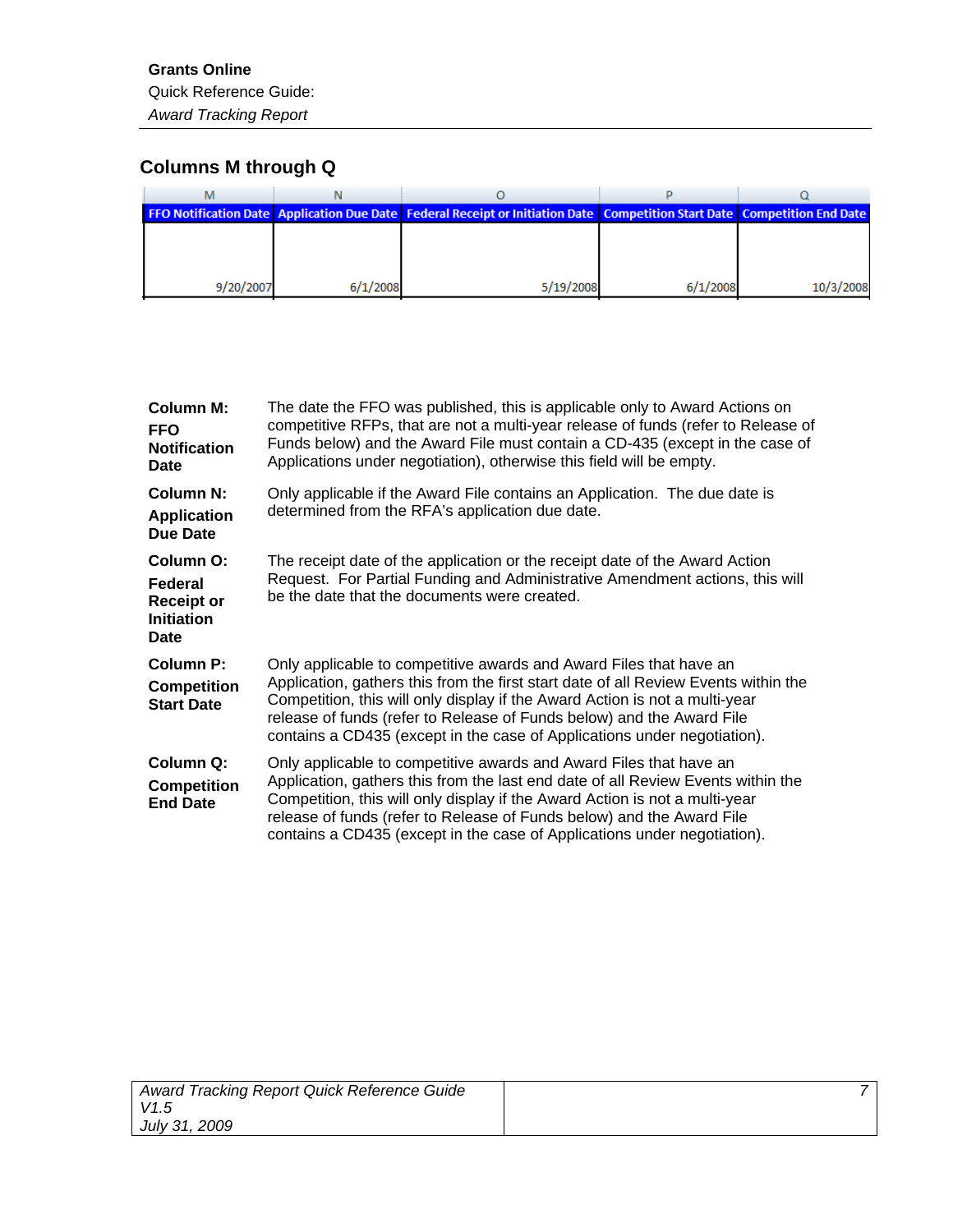## **Columns R through V**

| R                                                 | S                                                                               |                                                                                                                                                                                                                                                                                                                                                                                                              | U                     | v                  |
|---------------------------------------------------|---------------------------------------------------------------------------------|--------------------------------------------------------------------------------------------------------------------------------------------------------------------------------------------------------------------------------------------------------------------------------------------------------------------------------------------------------------------------------------------------------------|-----------------------|--------------------|
| <b>Proposal Number</b>                            | <b>Project Title</b>                                                            | <b>Project Description</b>                                                                                                                                                                                                                                                                                                                                                                                   | <b>Signed By</b>      | <b>Signed Date</b> |
|                                                   |                                                                                 | The long-term goal is to improve                                                                                                                                                                                                                                                                                                                                                                             |                       |                    |
|                                                   |                                                                                 | coupled ocean-atmosphere model                                                                                                                                                                                                                                                                                                                                                                               |                       |                    |
|                                                   | Cooperative Institute for Oceanographic forecasts by providing error models for | data assimilation.                                                                                                                                                                                                                                                                                                                                                                                           |                       |                    |
| SOCD FY08 01                                      | Satellite Studies (CIOSS) at COAS/OSU                                           |                                                                                                                                                                                                                                                                                                                                                                                                              | Michelle Teresa Brown | 12/13/2007         |
| Column R:<br>Proposal<br><b>Number</b>            | negotiations.                                                                   | For Award Actions involving Applications, the Proposal Number that the Program<br>Officer assigned to the Application during minimum requirements review or                                                                                                                                                                                                                                                  |                       |                    |
| <b>Column S:</b><br><b>Project Title</b>          | Application in the Grant File.                                                  | The title of the Award Action. If the Award File contains an Application, the<br>Project Title will be gathered from this, otherwise it will get it from the<br>Amendment; if still nothing is found, it will get the Title from the last approved                                                                                                                                                           |                       |                    |
| <b>Column T:</b><br>Project<br><b>Description</b> | the Project Description are extracted.                                          | The Description of the Award Action. If the Award Action contains an<br>Application then the Project Description will be gathered off the most recent<br>PO Checklist, otherwise it will get it from the Amendment; if still nothing is<br>found, it will get the Description from the most recent approved Application in<br>the Grant File. Due to Excel export problems, only the first 250 characters of |                       |                    |
| Column U:<br><b>Signed By</b>                     |                                                                                 | The Grants Officer that signed the Award or Amendment; 'N/A' will be<br>displayed if the Action in the Award File has not yet been signed.                                                                                                                                                                                                                                                                   |                       |                    |
| <b>Column V:</b><br><b>Signed Date</b>            |                                                                                 | The date the Grants Officer signed the Award Action in the Award File.                                                                                                                                                                                                                                                                                                                                       |                       |                    |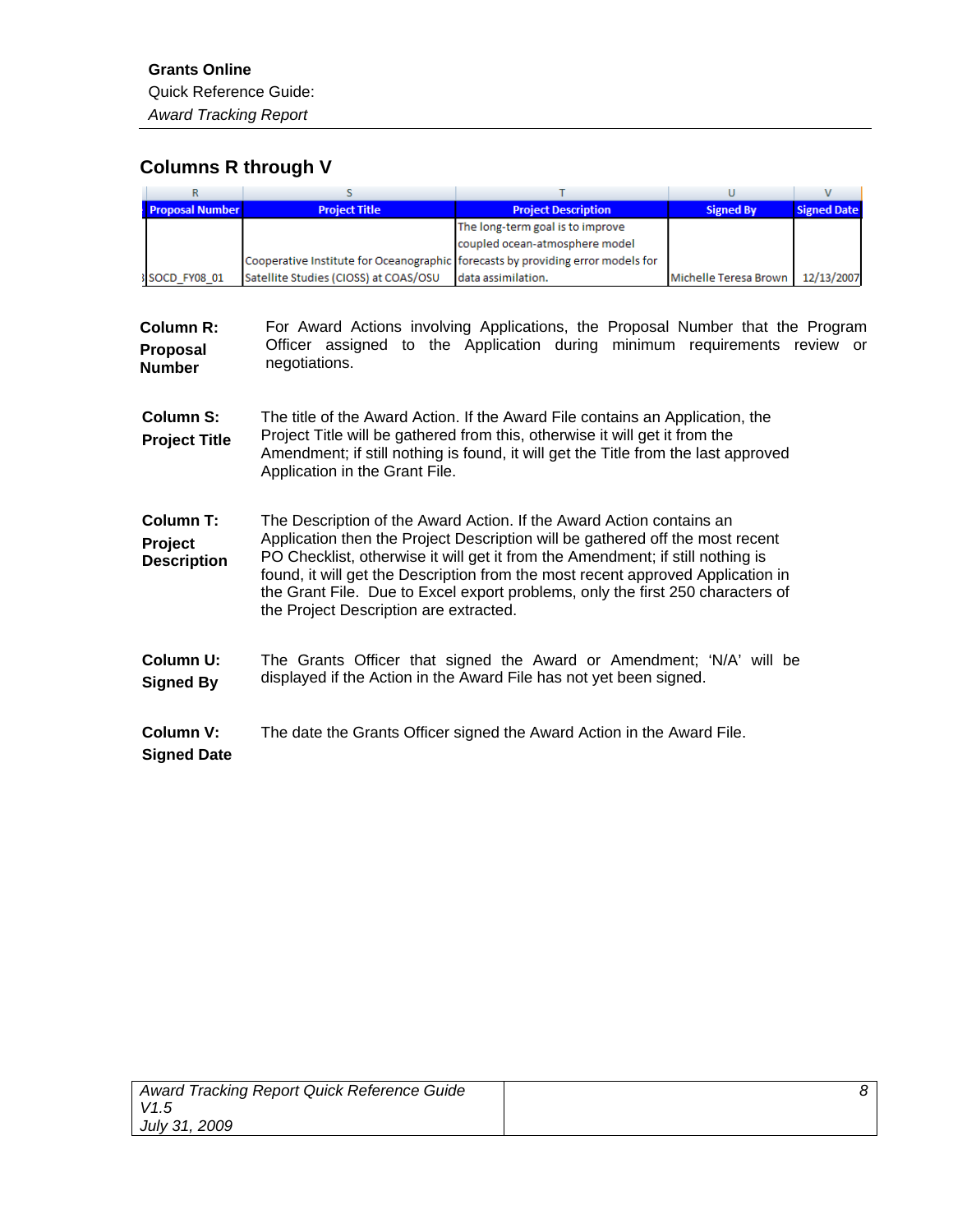# **Columns W through AD**

|                                                     |                                                              |   |                                        |                                                                                                                                                                                                                                                                                                                          |                      |           | AD                                        |
|-----------------------------------------------------|--------------------------------------------------------------|---|----------------------------------------|--------------------------------------------------------------------------------------------------------------------------------------------------------------------------------------------------------------------------------------------------------------------------------------------------------------------------|----------------------|-----------|-------------------------------------------|
| <b>First Date from FPO to GMD</b><br>2/11/2008      | Last Date from FPO to GMD Times To GMD from FPO<br>3/12/2008 | 3 | <b>First Date to FALD</b><br>2/28/2008 | <b>Last Date Return From FALD</b><br>3/13/2008                                                                                                                                                                                                                                                                           | <b>Times to FALD</b> | 3/13/2008 | Date to GNS Date Cleared GNS<br>3/13/2008 |
| <b>Column W:</b><br><b>First Date to</b><br>GMD     |                                                              |   |                                        | The first date the Award File was sent to Grants Management Division (GMD),<br>this is determined by checking the workflow history for the Award File.                                                                                                                                                                   |                      |           |                                           |
| Column X:<br><b>Last Date to</b><br><b>GMD</b>      | the workflow history for the Award File.                     |   |                                        | The last date the Award File was sent to GMD, this is determined by checking                                                                                                                                                                                                                                             |                      |           |                                           |
| Column Y:<br><b>Times to</b><br>GMD                 | checking the workflow history for the Award File.            |   |                                        | Number of times the Award File was sent to GMD, this is determined by                                                                                                                                                                                                                                                    |                      |           |                                           |
| Column Z:<br><b>First Date to</b><br><b>FALD</b>    | the workflow history for the Award File.                     |   |                                        | The first date the Award File was sent to FALD, this is determined by checking                                                                                                                                                                                                                                           |                      |           |                                           |
| <b>Column AA:</b><br>Last Date to<br><b>FALD</b>    | the workflow history for the Award File.                     |   |                                        | The last date the Award File was sent to FALD, this is determined by checking                                                                                                                                                                                                                                            |                      |           |                                           |
| <b>Column AB:</b><br><b>Times to</b><br><b>FALD</b> | checking the workflow history for the Award File             |   |                                        | Number of times the Award File was sent to FALD, this is determined by                                                                                                                                                                                                                                                   |                      |           |                                           |
| <b>Column AC:</b><br>Date to GNS                    | their districts or states.                                   |   |                                        | The date that the award file was sent to the Grants Notification System (GNS).<br>GNS is the system used by the Bureau Office of Legislative Affairs, and the<br>Department of Commerce Office of Legislative and Intergovernmental Affairs<br>for informing Congressional offices of impending awards to be made within |                      |           |                                           |
| Column AD:<br><b>Date Cleared</b><br>GNS            | The date that the award was cleared from GNS.                |   |                                        |                                                                                                                                                                                                                                                                                                                          |                      |           |                                           |

| Award Tracking Report Quick Reference Guide |  |
|---------------------------------------------|--|
| V1.5                                        |  |
| July 31, 2009                               |  |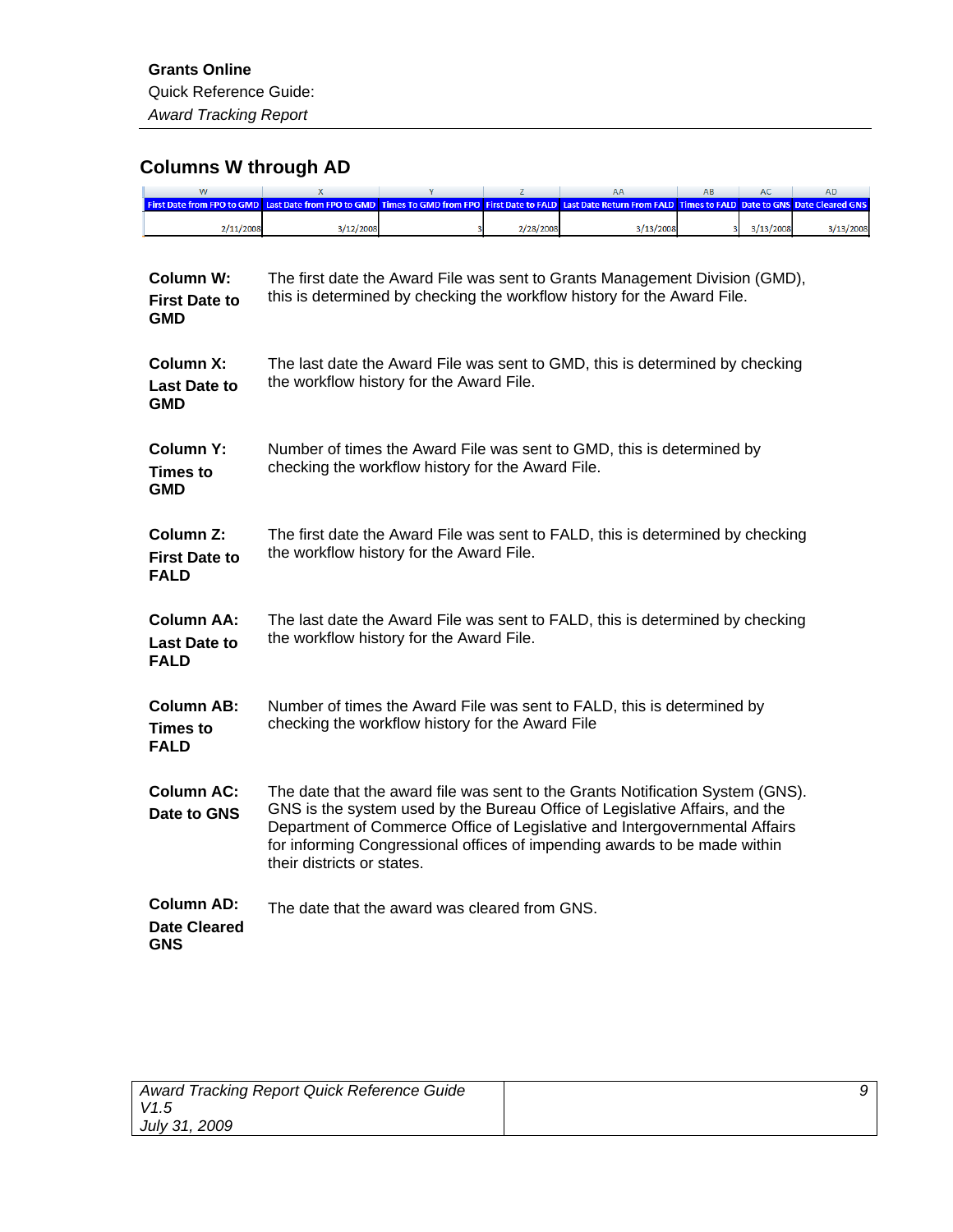## **Columns AE through AG**

|                                                                                     |           | AG               | ΔН |  |
|-------------------------------------------------------------------------------------|-----------|------------------|----|--|
| Award Action Start Date   Award Action End Date   Federal Share   Non-Federal Share |           |                  |    |  |
|                                                                                     |           |                  |    |  |
| 4/1/2008                                                                            | 3/31/2011 | \$630,000.00 N/A |    |  |

| <b>Column AE:</b><br><b>Award Action</b><br><b>Start Date</b> | The date the Award or Amendment is effective, if the Award File includes an<br>Amendment the Start Date will be pulled from this, otherwise if the Award File<br>contains an Application the Start Date will be pulled from here.                                                                                                                                                                                                                                                                                                                                                                                                                                                                                                                                 |
|---------------------------------------------------------------|-------------------------------------------------------------------------------------------------------------------------------------------------------------------------------------------------------------------------------------------------------------------------------------------------------------------------------------------------------------------------------------------------------------------------------------------------------------------------------------------------------------------------------------------------------------------------------------------------------------------------------------------------------------------------------------------------------------------------------------------------------------------|
| <b>Column AF:</b><br><b>Award Action End</b><br>Date          | The termination date of the Award or Amendment, follows the same logic as the<br>Award Start Date, see above.                                                                                                                                                                                                                                                                                                                                                                                                                                                                                                                                                                                                                                                     |
| <b>Column AG:</b><br><b>Federal Share</b>                     | For actions with applications, the Federal Share will be determined in the<br>following order, using the first criterion that exists: 1) the amount on the CD-<br>450/451 if the action is signed, 2) the amount of all approved CD435s if any<br>CD435s are approved 3) the amount of all in-progress unapproved CD435s if any<br>CD435s exist and do not have \$0 amounts 4) the amount of the application<br>funding for the Fiscal Year of the action. Original awards for \$0 funding will show<br>\$0 for the amount. Unfunded actions will have an N/A in this column.                                                                                                                                                                                     |
| <b>Column AH:</b><br><b>Non Federal Share</b>                 | If the Amendment has been signed, this value will be the Non Federal Share<br>amount entered on the Award Action (Amendment or CD450), otherwise for<br>original awards, this will be calculated as the total of all approved CD435s in the<br>Award File divided by the Negotiated Federal Share multiplied by the negotiated<br>Non Federal Share (Formula: (CD435 total / negotiated federal share) *<br>negotiated non federal share); unsigned Amendments will show the recipient add<br>amount entered, Applications in negotiation will show the total of all "other"<br>funding entered in Application Funding. This "other" includes Applicant Funding,<br>State Funding, Local Funding, and Other Funding. Negative amounts will show up<br>as $'N/A'.$ |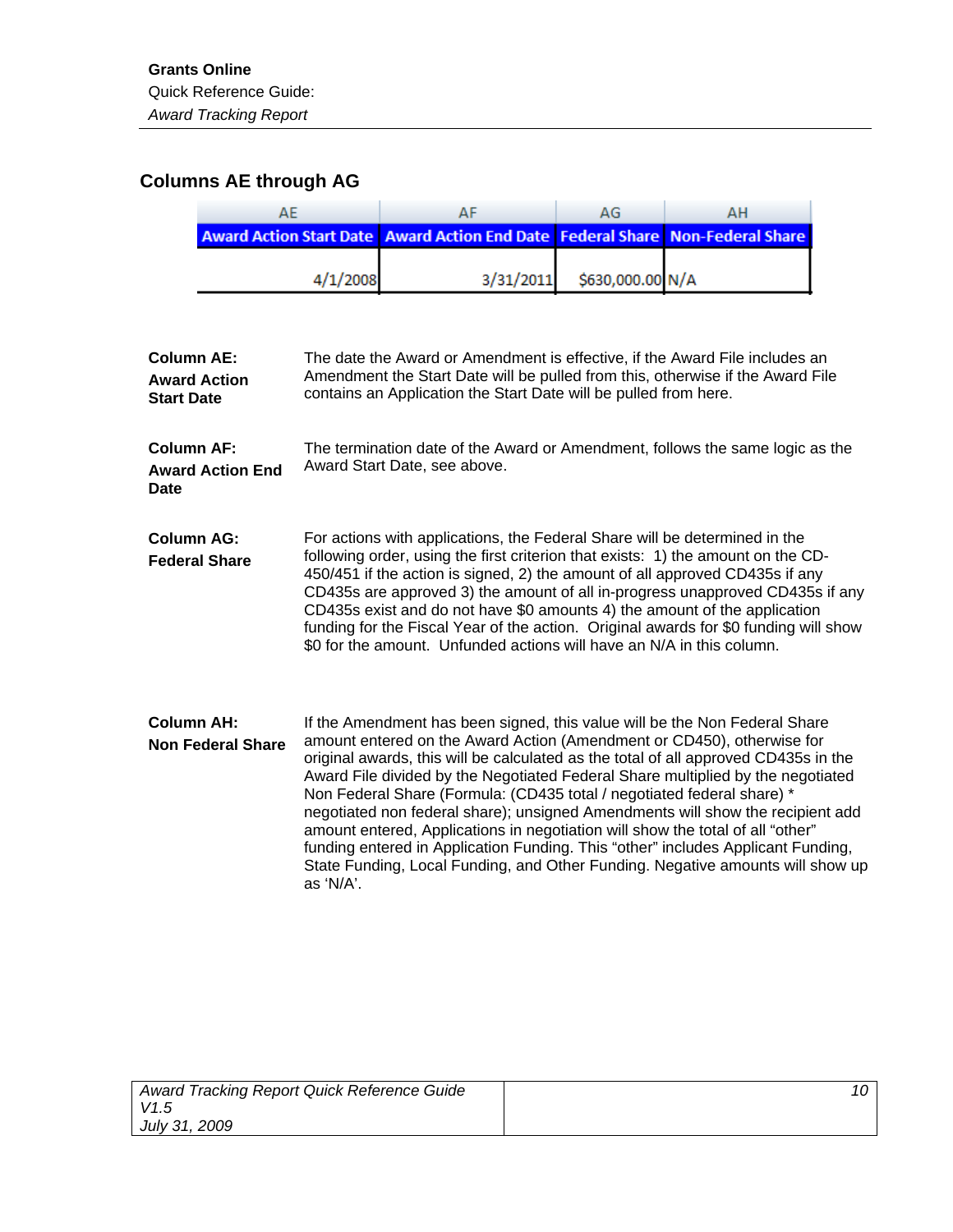## **Columns AH Through AM**

|                                      |                                        |          | AM                                                           |
|--------------------------------------|----------------------------------------|----------|--------------------------------------------------------------|
| <b>Recipient</b>                     | <b>Recipient Type</b>                  |          | <b>Recipient City Recipient State Congressional District</b> |
|                                      | Public/State Controlled Institution of |          |                                                              |
| San Jose State University Foundation | <b>Higher Education</b>                | San Jose | 16                                                           |

| <b>Column AI:</b><br><b>Recipient (Name)</b> | The name of the Recipient Organization determined from the organization<br>associated with the Award. For new awards, the name is determined from the<br>associated organization of the application. If the application hasn't moved past<br>the negotiation stage where this is determined, then the name entered on the<br>application. |
|----------------------------------------------|-------------------------------------------------------------------------------------------------------------------------------------------------------------------------------------------------------------------------------------------------------------------------------------------------------------------------------------------|
| Column AJ:                                   | The type of recipient organization determined in the same way as the Recipient                                                                                                                                                                                                                                                            |
| <b>Recipient Type</b>                        | Name.                                                                                                                                                                                                                                                                                                                                     |
| <b>Column AK:</b>                            | The city of the recipient organization determined in the same way as the                                                                                                                                                                                                                                                                  |
| <b>Recipient City:</b>                       | Recipient Name.                                                                                                                                                                                                                                                                                                                           |
| <b>Column AL:</b>                            | The state of the recipient organization determined in the same way as the                                                                                                                                                                                                                                                                 |
| <b>Recipient State</b>                       | Recipient Name.                                                                                                                                                                                                                                                                                                                           |
| <b>Column AM:</b>                            | The congressional district of the recipient organization determined in the same                                                                                                                                                                                                                                                           |
| <b>Recipient District</b>                    | way as the Recipient Name.                                                                                                                                                                                                                                                                                                                |